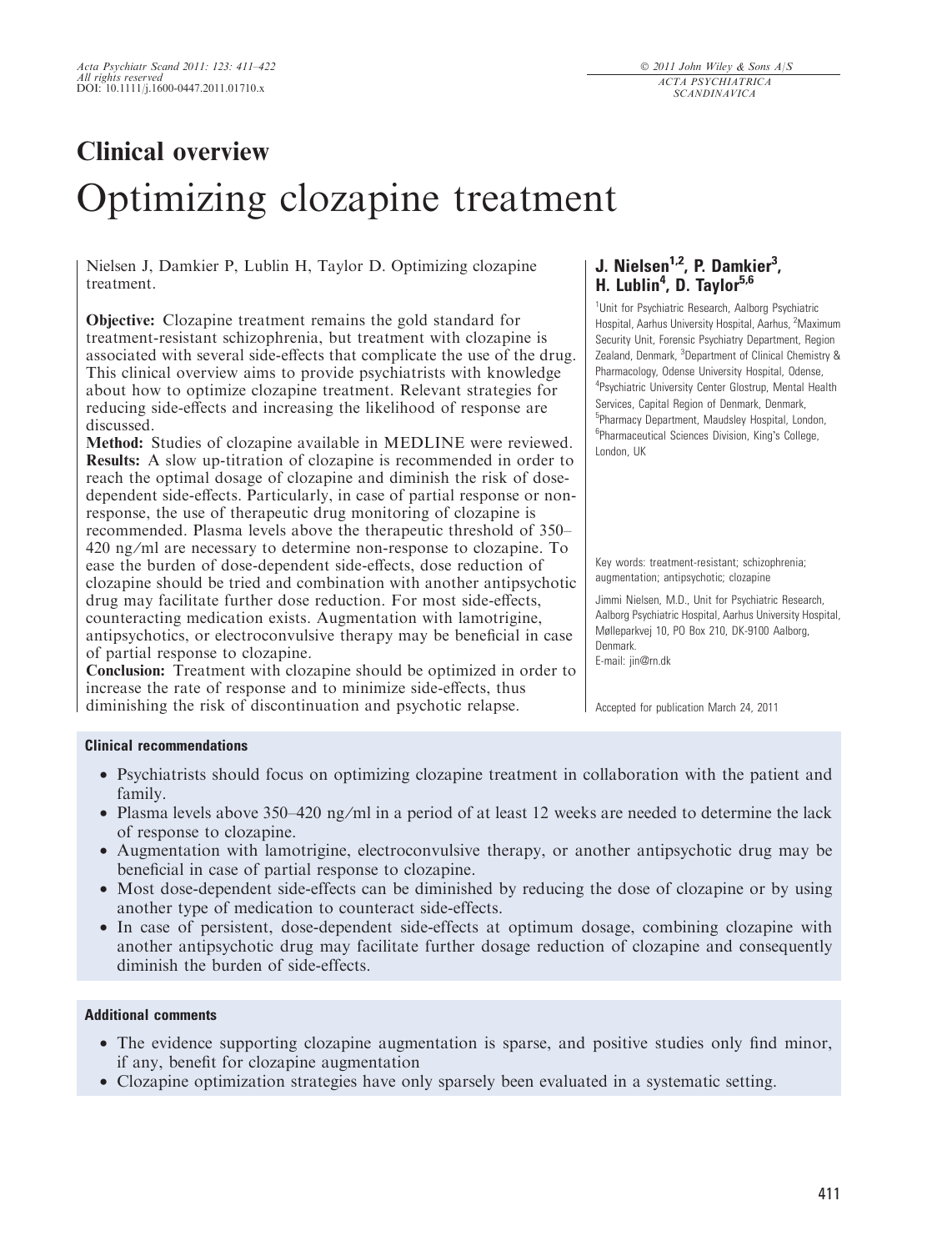## Introduction

The optimization of antipsychotic treatment should always take place in a dialogue between the patient and the psychiatrist in order to identify the patient's needs with respect to treatment and attitude to the various side-effects (1). The distressing consequences of a specific side-effect may vary among patients (2), e.g., extrapyramidal sideeffects (EPS) may be experienced as more distressing by a guitar-playing patient than by other patients because EPS conflict with the fine motor movements required for playing. Furthermore, the psychiatrist should always ensure that the patient is aware of factors that may worsen their psychosis, such as comorbid substance misuse or stressing psychosocial conditions. Improvements in the patients' psychosocial status, e.g., by obtaining better accommodation, seeking treatment for substance misuse, or taking early retirement, are effective interventions because of their stressreducing effects (3, 4). Other measures, such as supportive family interventions, social skills training, and cognitive behavioural therapy may also be effective in patients with treatment-resistant symptoms (5–8). Furthermore, compliance should always be assessed as it is a common factor in 'treatment resistance' (4). The degree of compliance may be almost impossible to determine, and partial compliance is common even in patients considered as fully compliant. Therefore, the psychiatrist should always consider the use of observed administration of the medication or a trial of long-acting depot injection before classifying the patient as treatment-resistant.

Clozapine has affinity for several different receptors, and it may thus elicit a wide range of side-effects, such as sinus tachycardia (9), orthostatic hypotension (9), nocturnal enuresis (10), hypersalivation (11), and severe sedation (12), and this complicates the use of the drug. Furthermore, clozapine has been associated with potentially fatal side-effects, such as agranulocytosis (13), cardiomyopathy, myocarditis (14), hypersalivation-induced aspiration pneumonia (15), acute myeloid leukemia (16), as well as potentially lifeshortening weight gain and metabolic complications (17). The response rate to clozapine is about 50%, irrespective of non-response or partial response to prior treatment with other antipsychotics (18). In addition to the high response rate and the unique efficacy in patients with treatmentresistant schizophrenia (19), clozapine possesses anti-suicidal (20) and anti-aggressive (21) properties. Despite the wide range of side-effects and complications, clozapine remains the gold standard medication in patients with treatmentresistant schizophrenia.

## Aims of the study

This review aims to describe and to discuss strategies for optimizing clozapine treatment in order to increase the likelihood of response and minimize the burden of side-effects.

## Material and methods

A clinical overview was chosen because of the sparse systematic data within this field and because of the traditions with use of clozapine. We identified and reviewed studies of clozapine and augmentation, dosage, therapeutic drug monitoring (TDM), side-effects, and optimization strategy available in Medline, Embase, and the Cochrane library. The databases were searched with the term: 'clozapine', 'Clozaril' or 'Leponex,' and the hits were sorted manually based on their title and abstract. All types of publications were reviewed. Only publications in English, Danish, and German and studies published from January 1, 1970, until September 31, 2010, were reviewed. Furthermore, reference lists in all used articles were reviewed.

## **Results**

## Practical procedures

Clozapine is licensed for treatment-resistant schizophrenia, and the recommended dosage is up to 900 mg ⁄day. Patients eligible for clozapine are psychotic patients having a suboptimal response to at least two antipsychotic drugs. Treatment with clozapine is associated with a 0.7% risk of agranulocytosis (13), and for this reason, white blood cell count (WBC) and/or absolute neutrophil count are mandatory weekly during the first 18 weeks of treatment and then monthly (the regimen differs between countries) (22). Clozapine may also cause cardiomyopathy and myocarditis (14), and in case of cardiac symptoms, an ECG or other examinations may be warranted.

## Therapeutic drug monitoring

The clinical utility of routine monitoring of plasma levels of clozapine is subject to some controversy (23). From a general pharmacological point of view, TDM is recommended for drugs with a narrow therapeutic index, which display a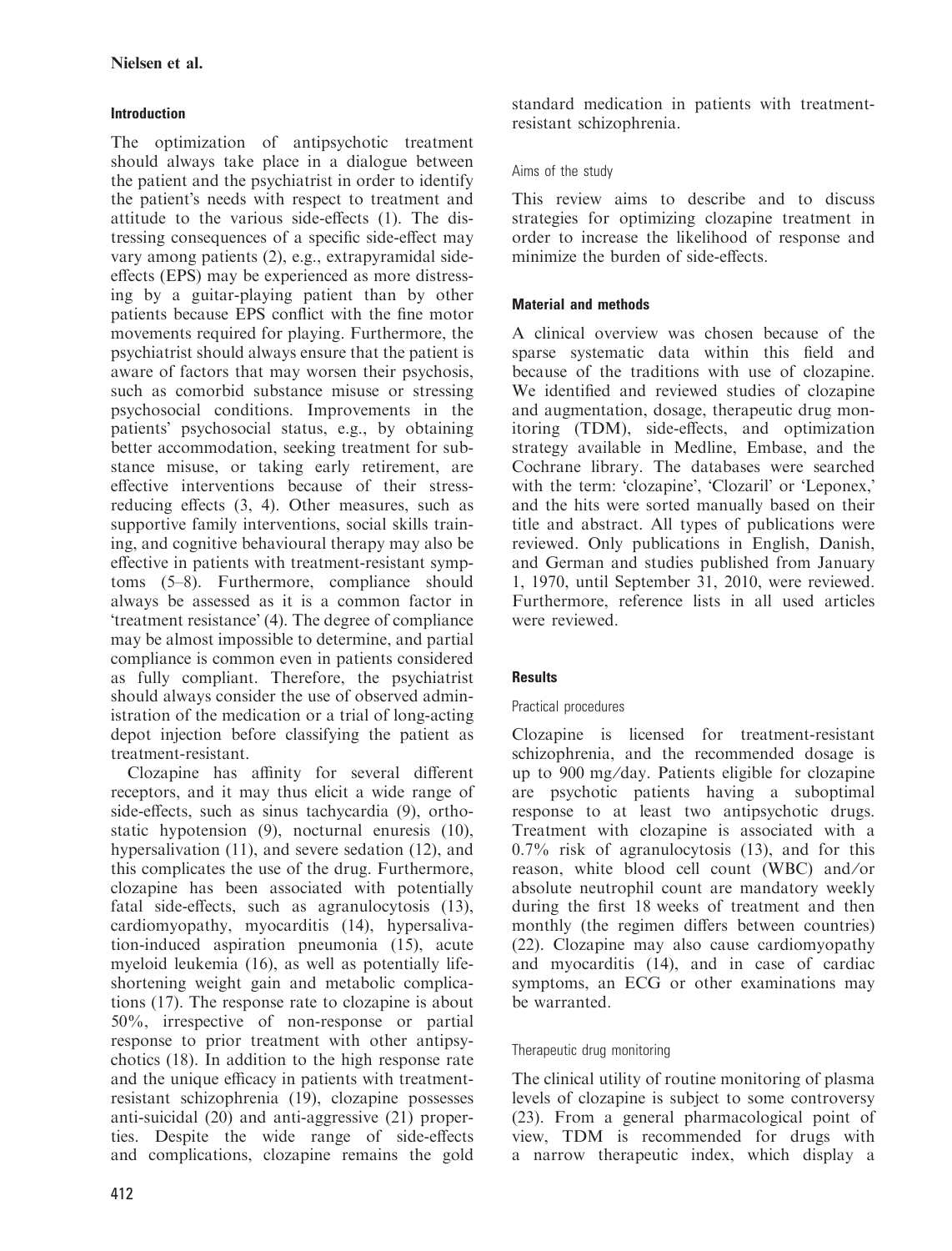substantial inter-individual dose–concentration relationship and complex metabolism (24). Clozapine fulfills all three criteria. Clozapine dosage and clinical response are poorly associated mainly because clozapine is associated with large interindividual variation in dose–plasma concentration levels; extreme cases have shown a 45-fold variation after single-dose administration (25, 26). Owing to the complex metabolism of clozapine and its metabolites, plasma concentrations are influenced by smoking, gender, age, and the concomitant administration of other drugs. The metabolism involves several P450 enzymes, in particular CYP1A2, with contributions from CYP3A4, and, to a lesser extent, CYP2D6. The concomitant administration of CYP1A2 inhibitors, such as fluvoxamine or ciprofloxacine, is found to result in clinically relevant increases in plasma levels (27, 28). So far, no clear therapeutic interval has been established for clozapine, but several studies have identified therapeutic plasma level thresholds above which patients are more likely to respond. The levels vary, but most studies have indicated a threshold of 350– 420 ng/ml  $(29-31)$ , while lower thresholds have also been suggested  $(250 \text{ ng/ml})$  in cases where the daily dosage was divided into two or more doses (32). If these levels elicit no response from the patient, further up-titration is recommended, provided that the treatment is well tolerated (26). However, clozapine concentrations above 350 ng ⁄ ml have been associated with an increased risk of EEG abnormalities and seizures (33) and doubling of side-effects compared with lower levels (34). Conversely, it should be kept in mind that up to one-third of patients treated with clozapine respond at concentrations below  $400$  ng/ml  $(28)$ . Patients whose clozapine intake is administered as several doses during the day were found to have up to one-fourth lower clozapine levels than patients receiving a single nighttime dose (32). Genotyping of the CYP enzymes has so far not been of any advantage in dosing of clozapine because the CYP1A2 remain the major metabolic pathway but genotyping of pharmacodynamic or pharmacokinetic mechanisms may be promising in the future (35).

Unless intoxication is indicated, plasma levels should be obtained after steady-state concentration has been achieved (5–7 days) (26). Blood sample should be drawn  $12 \pm 1$  h postdose (36). There have been some discrepancies as to the reporting of plasma vs. serum values. Two comparative studies have reported conflicting data as serum levels were about 10% higher in the study by Kaladijian et al. (37) compared with plasma levels while about 7% lower in Hermidia et al.'s study (38). Depending on the specific method used, reference values may also vary between laboratories. These differences are unlikely to be significant for clinical practice, but it is imperative that laboratory methods document their validity against external quality controls. As some laboratories use SI units for their results, a factor of 3.06 may be used for conversion from ng/ml to nmol/ $\frac{1}{39}$ .

The upper limit of dosage or plasma levels of clozapine has received scant attention in the literature. Risk of seizure seems to grow as a function of the plasma level (40–45), and dosages above 600 mg have thus been associated with an increased risk of seizure (42). However, this is not considered as an absolute contraindication; prophylactic treatment with valproate has been used successfully (9). EEG abnormalities have been observed both as a prodrome of central nervous system (CNS) toxicity (24) and in relation to response (33). Although many patients on clozapine exhibit EEG changes (46–54), this did not necessarily predict seizures (46, 55). However, clozapine-induced myoclonus should be considered as a warning sign of increased seizure risk (56). Likewise, cognitive functions, such as vigilance and memory, have been shown to deteriorate with rising plasma levels (57, 58). No dose relationship has been established in connection with other serious adverse events, such as myocarditis (59), cardiomyopathy, and agranulocytosis (60). A Chinese study (61) found that concentrations above 700 ng ⁄ ml were associated with diminished rates of response, suggesting an inverted curvilinear concentration–response curve. A retrospective study by Ulrich et al. (62) found plasma levels above 900 ng ⁄ml to be associated with intoxication. Other studies have failed to identify an upper limit of response (29, 30, 63). However, an inverted curvilinear concentration– response curve has been found for nortriptyline, the tricyclic antidepressant drug (64) that also possesses anticholinergic properties. It has been speculated that the decreased response is a result of increased side-effects rather than a true decreased efficacy. In psychiatry, efficacy is measured on psychometric scales, such as the positive and negative syndrome scale (PANSS) and Hamilton depression scales. Some side-effects may be observed as symptoms related to the disease, e.g., sedation is rated as a negative symptom. Similar might be true for clozapine, where hallucinations have been described in cases of overdose (65), probably due to reduced muscarine activity causing a delirium-like state. The clinical response in non-responders with high clozapine levels may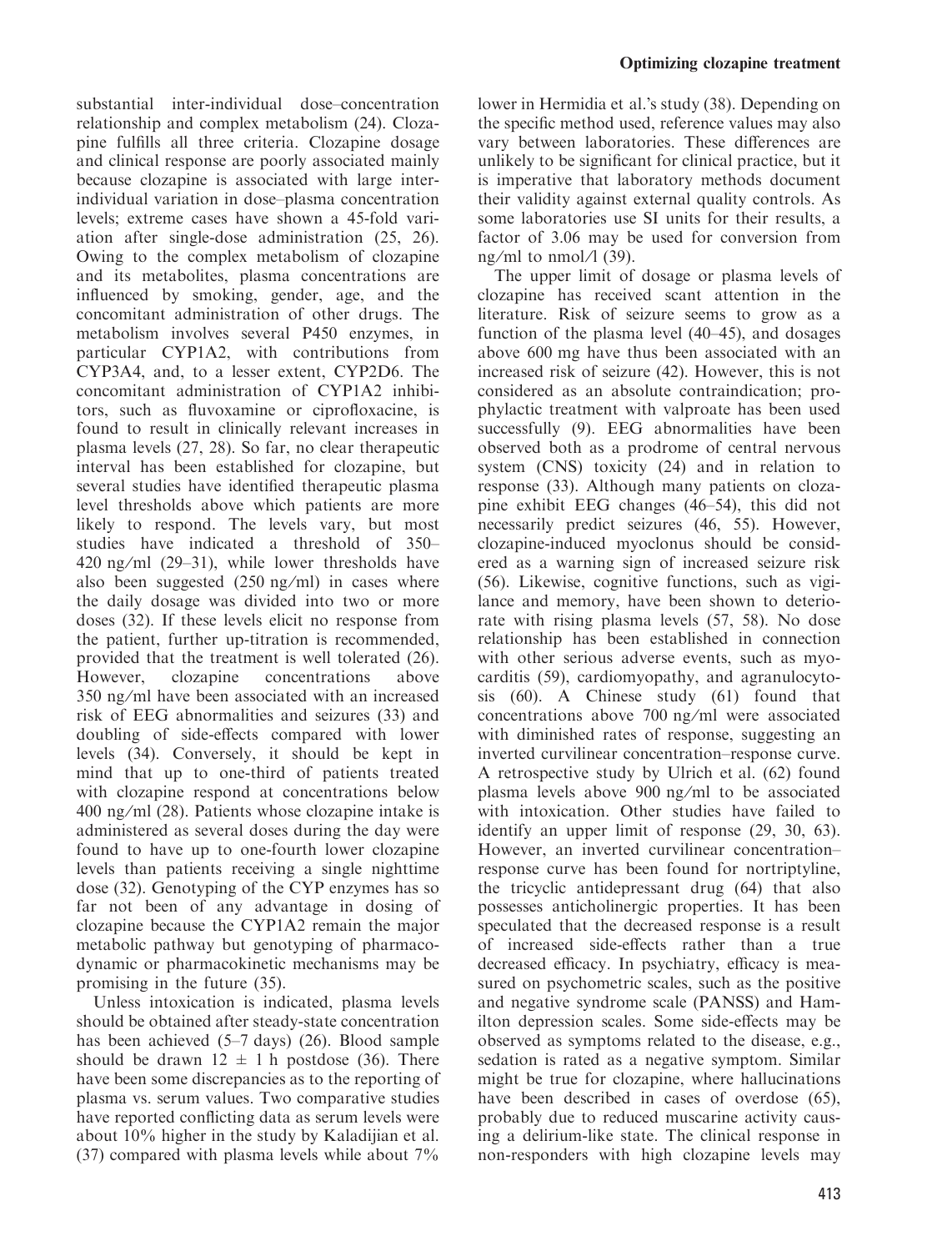improve upon dose reduction (28). In contrast, therapeutic benefits have been described for concentrations as high as  $1200$  ng/ml (66), probably due to a reduced cerebrospinal fluid/plasma concentration ratio. Results from retrospective study of 73 acute clozapine monointoxication suggested that dose for a 50% risk of developing moderate or severe intoxication was 900 mg in patients older than 50 years and 14.5 g in patients younger than 50 years (67). Unfortunately, the study did not report plasma levels. It is clear that our knowledge of the relation between response, dose, and concentration is insufficient with regard to such high clozapine levels, and it is not possible to recommend an upper limit based on the current literature. For this reason, the psychiatrist should carefully monitor side-effects and efficacy and be prepared to use the full range of plasma levels in order to increase the likelihood of response.

## Dosing of clozapine

Within its therapeutic range, clozapine exhibits linear dose-proportional kinetics, i.e., a doubling of the dose leads to a doubling of the plasma level (68). Clozapine is licensed in dosages up to 900 mg/day, with average dosages of 300 mg/day for women and 400 mg/day for men  $(28, 69)$ , but a survey found that psychiatrists were reluctant to use more than  $600 \text{ mg/day}$  (70). Discontinuation rates are high, especially among elderly patients; the risk of discontinuation rises by 33% for every 10-year increase in patients' age at the start of clozapine treatment (13), which suggests better tolerability and response in younger patients. Munro et al. (13) reported a 40% discontinuation rate for clozapine with the highest discontinuation frequency within the first year of treatment. These rates should be seen in the context of the treatment algorithms used as there are no obvious alternatives to clozapine for patients with treatment-resistant schizophrenia. Early discontinuation of clozapine treatment before its benefits are detectable could therefore preclude patients from receiving the best-evidenced and efficient treatment for treatmentresistant schizophrenia. A common mistake when dosing clozapine is to increase the dose too quickly, which may result in dose-dependent side-effects. In particular, autonomic side-effects such as sedation, orthostatic hypotension, and sinus tachycardia may lead to discomfort for the patients and perhaps even discontinuation of the medication. In worst case, rapid dose titration can cause cardiovascular collapse, and in addition employed with considered caution during titration (71–73). It should be noted that there is little, or even conflicting, documentation for rapid dose titration of antipsychotics with the aim of achieving a quicker response (74, 75). It is important to remember that improvement as a result of up-titration may occur with considerable delay (30). To avoid unnecessary high plasma levels and thereby increase the burden of sideeffects (28), the clinical response should not be evaluated until 6 weeks after dose adjustment. A slow-paced titration scheme will allow time for the detection also of lagging responders. After sufficient time has been given for responses, clozapine dosage can be titrated further upward in non-responders. At the lower range of recommended dosage, clozapine can be administered once daily. In order to reduce the impact of the sedation, it is often prescribed for nighttime ingestion, but some patients prefer to take daytime doses as well. This might make it easier to taper off concomitant use of other sedative drugs. Switching to a generic brand or switching within generic brands could lead to altered plasma levels (76, 77), with an increased risk of psychotic relapse (76, 78). However, most of the controlled studies failed to establish different effects among brands (79–85).

to this, concomitant benzodiazepines should be

Some patients, especially younger male smokers, may need dosages higher than 900 mg ⁄day to achieve plasma concentrations above the mentioned threshold value (28, 86). In order to reduce the number of daily ingested tablets, a low dose of fluvoxamine (87) or fluoxetine (88) can be added.

## Minimizing side-effects

Several of the side-effects observed for clozapine are dose-dependent. Table 1 gives a list of dosedependent side-effects, most of which are found to induce tachyphylaxis within the first month, thus diminishing the impact of side-effects during maintenance treatment (89, 90). In order to minimize dose-dependent side-effects, the first step is to ensure that patients are given the optimum dose of clozapine. The psychiatrist should keep in mind that the maintenance dose may be lower than the dose at which response was achieved (91). The literature offers little guidance on the optimum dose, partly because clozapine response and tolerability is highly individual and partly because some patients actually prefer a state of mental vulnerability or even the risk of incurring minor psychotic episodes to experiencing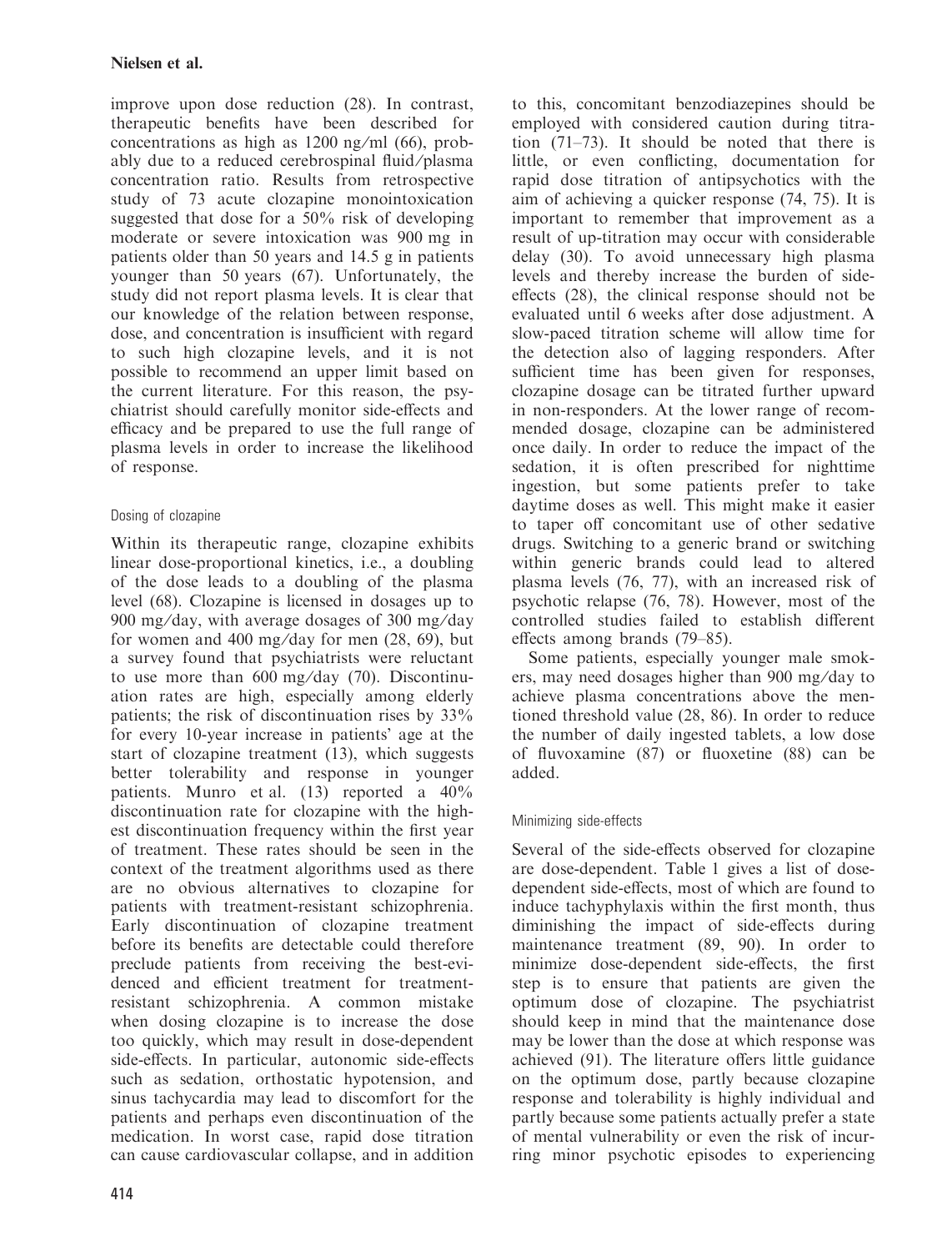| Suggested treatment intervention*                                                                                                                                                                                                                                                                                 |
|-------------------------------------------------------------------------------------------------------------------------------------------------------------------------------------------------------------------------------------------------------------------------------------------------------------------|
|                                                                                                                                                                                                                                                                                                                   |
| Valproate (93, 94), lamotrigine (94-96)                                                                                                                                                                                                                                                                           |
| Modafinil (97)†, methylphenidate (98)†                                                                                                                                                                                                                                                                            |
| Physostigmine (100)                                                                                                                                                                                                                                                                                               |
| CBT (102), SSRI (103), clomipramine (103)                                                                                                                                                                                                                                                                         |
|                                                                                                                                                                                                                                                                                                                   |
| Cardio-selective betablocker (104)                                                                                                                                                                                                                                                                                |
| Sufficient fluid and salt intake,<br>compression socks (105),<br>fludrocortisone (106)                                                                                                                                                                                                                            |
|                                                                                                                                                                                                                                                                                                                   |
| High-fiber diet and sufficient fluid<br>intake (109), stimulant and softening<br>laxative (109)                                                                                                                                                                                                                   |
| Desmopressin (110)                                                                                                                                                                                                                                                                                                |
| Sublingually atropine eyedrops (111),<br>sublingually ipratropium spray (112),<br>amitriptyline (113), amisulpride (114),<br>clonidine (115), benztropine mesylate<br>(116), botulinum toxin (117), transdermal<br>hyoscine patch (118), pirenzepine<br>(119, 120), diphenhydramine (121),<br>propantheline (121) |
|                                                                                                                                                                                                                                                                                                                   |

Table 1. Dose-dependent side-effects of clozapine treatment, with treatment suggestions

CBT, cognitive behavioural therapy; CNS, central nervous system; SSRI, selective serotonin reuptake inhibitors.

\*Before initiating treatment interventions to avoid dose-dependent side-effects, the clozapine dosage should be reduced if possible and the need for concomitant medication reevaluated.

#The risk of psychosis should be assessed.

dose-dependent side-effects, such as drooling, sedation, nausea, and orthostatic hypotension, which significantly compromise their quality of life. The dose adjustment of antipsychotic drugs in patients with schizophrenia can be a sensitive topic for patients, family, and staff as dose reduction increases the risk of psychotic relapse. Before a reduction is initiated, the issue should be discussed with the patient and other relevant persons, including an evaluation of the pros and cons of the adjustment. Except in the case of life-threatening side-effects such as agranulocytosis or myocarditis, clozapine should always be carefully tapered to reduce the risk of rebound psychosis and anticholinergic discontinuation syndrome, e.g., flu-like symptoms (92).

Other interventions to reduce the burden of sideeffects and minimize their impact on quality of life should be considered only in connection with dose optimization. An important point in connection with the discussion of side-effects is the fact that clozapine is rarely given monotherapeutically. Furthermore, not all side-effects can be attributed to treatment with clozapine. The concomitant use of benzodiazepines, some mood stabilizers, and other antipsychotics may worsen sedation, a common complaint among patients being treated with clozapine. Tapering off concomitant medication in the effort to reduce the total burden of sideeffects is therefore essential.

Clozapine has significant anticholinergic properties, and concomitant medication, such as tricyclic antidepressants (TCA) and anticholinergic drugs used for treating EPS, adds to this burden. The blocking of the muscarine receptors leads to reduced parasympathetic activity and consequently shifts the balance toward the sympathetic nervous system. Antagonism of muscarine receptors is responsible for side-effects such as dry mouth, constipation, urinary retention, and cognitive deterioration. The development of anticholinergic-induced psychotic symptoms or delirium has been described at low doses of clozapine as well with subsequent improvement after dose reduction (122). Furthermore, a reduction in the anticholinergic load has been found to improve cognitive abilities (123), a symptom domain strongly linked to the patients' quality of life. The concomitant use of anticholinergics and drugs with anticholinergic affinity should be avoided, and the need for treatment with such drugs reevaluated. Clozapine use is associated with a low EPS risk, which diminishes the need for concomitant anticholinergic treatment. However, anticholinergics are often prescribed with the aim of reducing clozapineinduced hypersalivation, although the supporting evidence is sparse (11). The treatment effect is often insufficient, especially at night because plasma levels peak during the night and because sleep suppresses the swallowing mechanism. Treating clozapine-induced hypersalivation is complicated and several treatment options, including anticholinergics, clonidine, and amisulpride, have been suggested (11). Applying a locally acting anticholinergic drug in the oral cavity, such as ipratropium spray or atropine eyedrops, may diminish the systemic effects of the anticholinergic drug, but our knowledge of systemic absorption is insufficient (11). The merits of anticholinergic treatment for clozapine-induced hypersalivation should be carefully evaluated and discussed with the patient.

In cases where optimizing the clozapine dose is not found to reduce the side-effects, other interventions are available. Although evidence is sparse and recommendation is based on clinical experience, the addition of another antipsychotic drug may facilitate further dose reduction of clozapine (114, 124–126). Hypersalivation may be alleviated by adding amisulpride, followed by a reduction of the clozapine dosage (114). In an open-label study, Reinstein et al. (125) found that the clozapine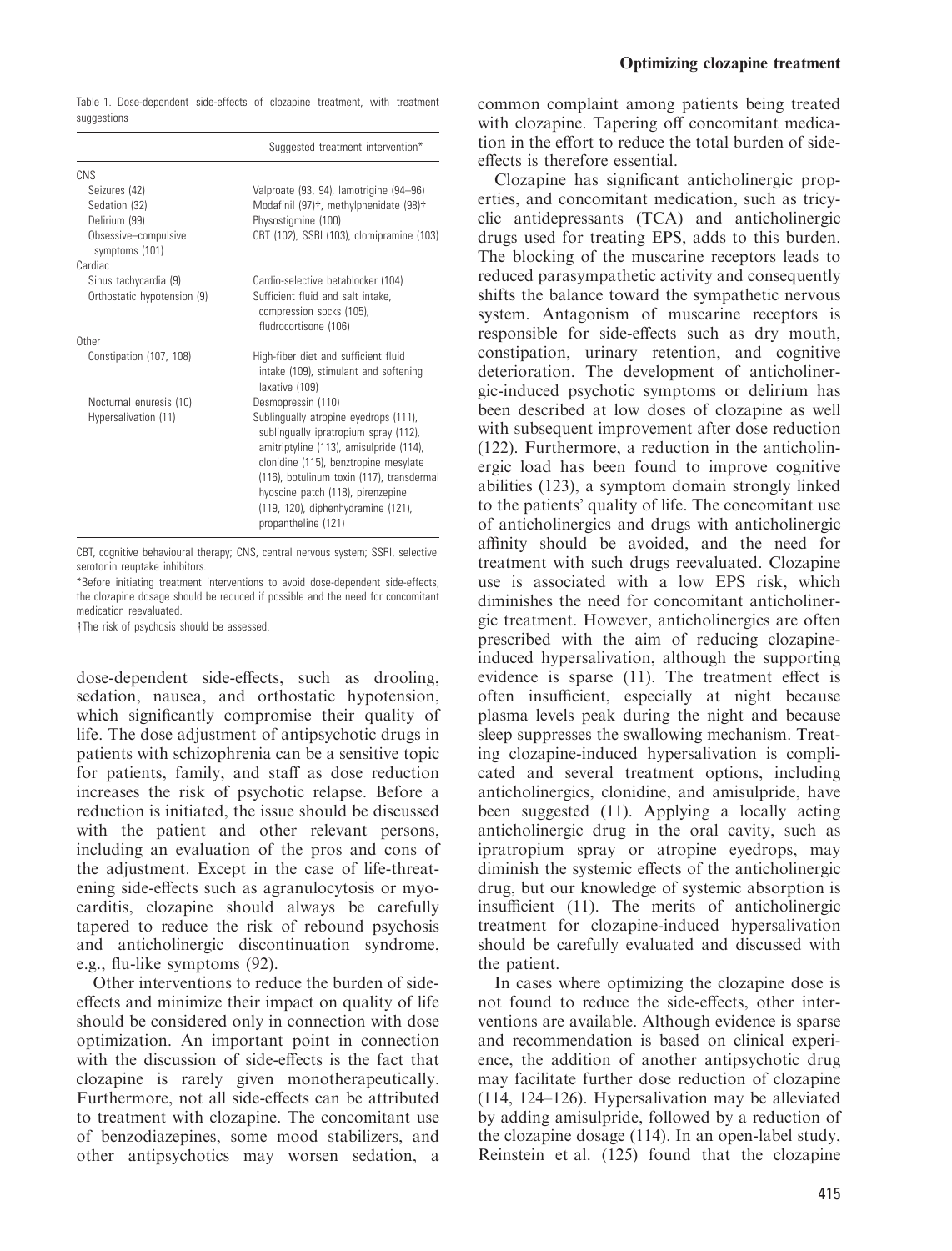dosage could be reduced by letting 2 mg of quetiapine substitute for 1 mg of clozapine. Over a 6-month period, an average weight loss of 4.2 kg was achieved. For a wide variety of dose-dependent side-effects, other treatment-specific interventions exist, some of which are mentioned in Table 1.

Agranulocytosis and neutropenia occur in approximately 1% and 3% of patients treated with clozapine and should lead to discontinuation of clozapine. Lithium (127), filgrastim (128), and granulocyte colony-stimulating factor (129) have successfully been used to manage neutropenia. Patients with agranulocytosis should not be rechallenged with clozapine (127).

The development of metabolic syndrome is an especially challenging side-effect. Henderson et al. (17) found average weight gains of approximately 13 kg, with 34% of patients having developed diabetes over the 10-year period of their study. A recent study found that treatment with clozapine increased the risk of developing type II diabetes by 2.3 times (130). Several counterstrategies have been suggested, such as adding metformin to promote weight loss (131, 132). Wu et al. (131) found a combination of metformin and lifestyle interventions to be more effective than either of them on their own. Combining the two led to a 4.7-kg weight loss, and a BMI reduction of 1.8 in the 12-week study period. Low-dose topiramate may also promote weight loss (133). Even without dose reduction of clozapine, aripiprazole as a supplement to clozapine may improve metabolic parameters such as waist circumference and weight (134). In a study by Leon et al. (135), treatment with 100 mg of clozapine was found to be weight neutral. It remains unclear whether this property is preserved when combining the treatment with the administration of a low-risk metabolic antipsychotic drug. However, the augmentation of aripiprazole with low-dose clozapine has been suggested as an alternative to clozapine monotherapy in order to reduce the burden of side-effects (136). Giving low doses of clozapine has also been shown efficacious in Parkinson patients with L-dopa-induced psychosis (137), indicating that clozapine can be efficacious below the established therapeutic plasma threshold.

## Augmentation

Augmentation is the addition of a drug to an existing drug in order to increase efficacy. From a pharmacological point of view, the patient should exhibit at least partial response before

416

augmentation is considered. Otherwise, switching may be a more appropriate option. The benefits of augmentation with other antipsychotics have been questioned in recent meta-analyses that reviewed randomized, placebo-controlled augmentation studies, which found only minor or no advantages of augmentation with an antipsychotic drug (138–140). Nevertheless, augmentation with antipsychotics is a common procedure although the literature does not favor any particular antipsychotic drug as an augmenting drug. Neither does it support specific augmentation strategies for specific domains of the schizophrenia disease, e.g., positive symptoms or negative symptoms. Despite the disappointing results from the meta-analysis, some partial clozapine responders may benefit from augmentation with an antipsychotic drug, and because the evidence-based alternatives are sparse, augmentation may be worth trying (141, 142). In addition to this, the benefits of augmentation should always be carefully evaluated against an increased burden of side-effects; although clozapine has a low risk of EPS, its augmentation with risperidone is known to have caused EPS (143) and hyperprolactinemia (144). If possible, augmentation should not be tried until after the first 3–6 months of treatment with clozapine to avoid the risk of confusing the effect of the augmenting drug with any late-onset effects of clozapine. Furthermore, a worsening of psychotic symptoms has been described after augmenting drugs were introduced (145, 146). It is therefore recommended to carefully monitor patients using a psychopathology scale, e.g., the PANSS scale, because worsening or lack of response may occur. Deterioration, or the absence of improvement in mental state, should lead to discontinuation of the augmenting drug. The duration of the augmentation is largely unresearched. Patients with treatment-resistant schizophrenia may require longer response times. A metaanalysis by Paton et al. (147) showed that augmentation trials with a duration of more than 10 weeks were associated with an increased likelihood of response, but this finding was not confirmed in Taylor et al.'s (138) meta-analysis. The most well-researched augmenting antipsychotic drugs are amisulpride, sulpiride, risperidone, and aripiprazole (148–153).

Other non-antipsychotic augmentation strategies exist: Two systematic reviews of five doubleblinded, placebo-controlled augmentation studies involving lamotrigine suggests that augmentation with lamotrigine is generally well tolerated and more effective than placebo in reducing positive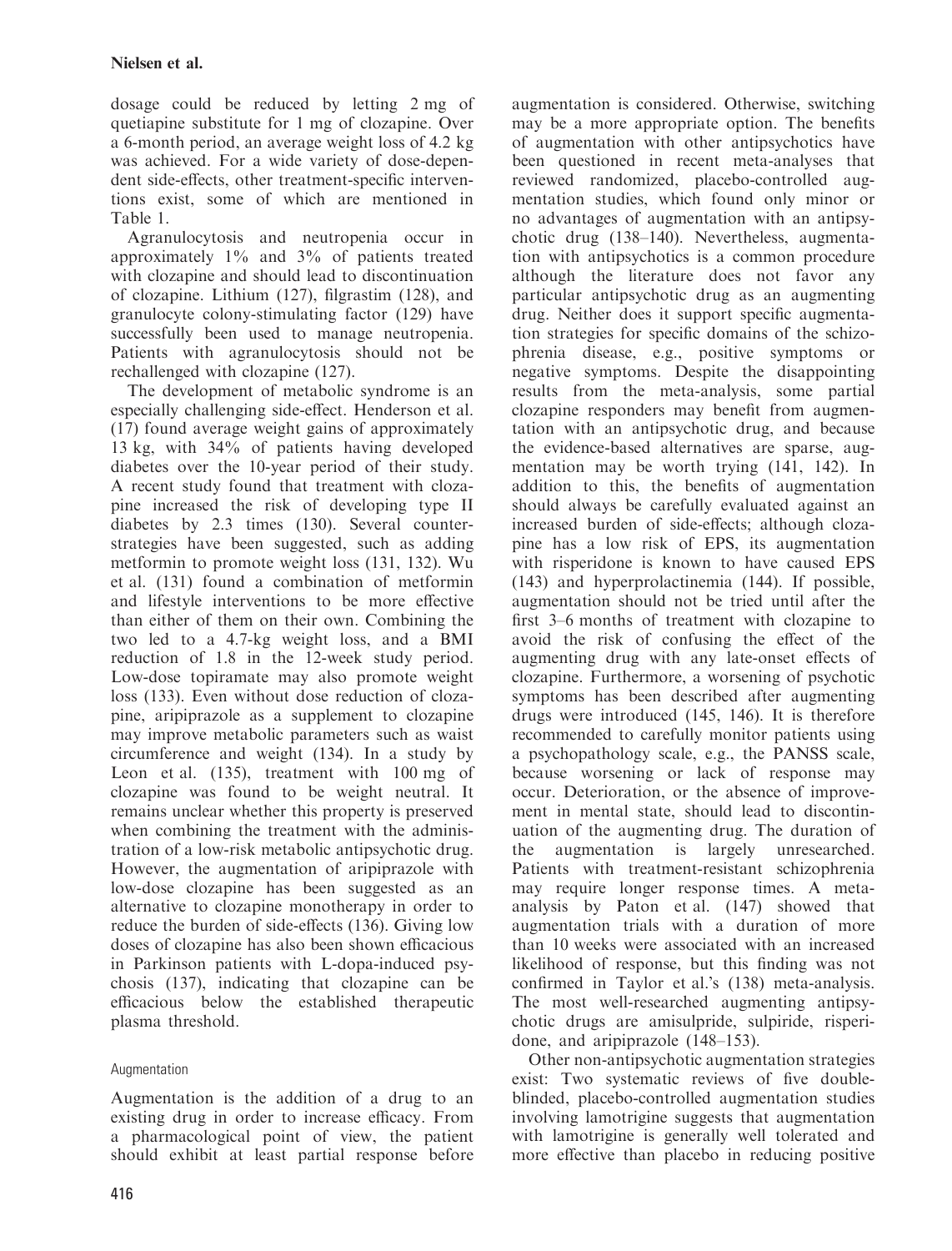A careful evaluation of the case for continued treatment with clozapine should be undertaken if no response has been obtained after 12 or more weeks of clozapine at sufficient plasma levels  $(>420 \text{ ng/ml})$ , either alone or in combination with other drugs or ECT. As treatment with clozapine is often associated with significant weight gain and diabetes, it should be discontinued in case of non-response. A study by Taylor et al. (158) found that despite non-response to clozapine, the patients stayed on the medication.

#### Discussion

Clozapine remains the drug of choice for treatment-resistant schizophrenia despite the widespread use of atypical antipsychotics (159) and the extensive pharmaceutical research for more than 40 years, the successor has not been found yet.

Treatment with clozapine requires specialized knowledge and especially complex cases should preferably occur in specialized clinics with sufficient knowledge of and experience with clozapine (160). It is essential that focus on side-effects is maintained. Several strategies to reduce the burden of side-effects exist. A slow up-titration scheme is recommended in order to reduce the burden of side-effects and ensure that patients are treated at the lowest efficient dosage. TDM may assist on finding the optimum dosage but should only be considered as guidance. A threshold for response at 350–420 ng ⁄ ml has been suggested. If only a partial response is detected, the clozapine dosage should be increased slowly until intolerability occurs. The augmentation of clozapine with ECT, lamotrigine, or antipsychotics is recommended in case of persistent, partial response to clozapine, although the supporting evidence is sparse. The effect of the augmentation should be carefully monitored, e.g., using a standardized psychopathology rating scale, because worsening may occur. Further studies are needed to optimize clozapine treatment, with regard both to minimizing the burden of side-effects and to improve the rate of response.

The suggested addition of an antipsychotic to facilitate dose reduction of clozapine is not supported by clinical data but mainly from clinical experience. However, one should have in mind that most patients receiving clozapine are complex patients that have tried all evidence-based interventions and is often treated with high dosages and polypharmacy at the expense of dreadful sideeffects. In addition to this still tormented by hallucinations and delusions and for these reasons, any treatment that potentially could improve the quality of life of these patients should be considered.

With this clinical overview, we aimed to increase the focus of psychiatrists to use clozapine at an earlier state and to equip them with the necessary knowledge for how to optimize the treatment. As already mentioned, this manuscript is a clinical overview, and the evidence for some of the optimization strategies is sparse and more based on empirical findings and traditions. For these reasons, the interventions should more be seen as suggestions rather than definite answers.

#### Acknowledgements

None.

#### Funding

None.

#### Declaration of interests

J. Nielsen received research grants from H. Lundbeck, Pfizer, and Chempaq for clinical trials and speaking fees from Bristol-Myers Squibb, AstraZeneca, Janssen-Cilag, Lundbeck, and Eli Lilly. P. Damkier has received research grants from Novartis Healthcare, speaking fees from Novo Nordisk, Lundbeck, Janssen-Cilag, Pfizer, and AstraZeneca and advice fees from Fertin Pharma. H. Lublin has served as a speaker or chairman for symposia sponsored by AstraZeneca, BMS and Janssen-Cilag and has grants for from AstraZeneca, H. Lundbeck, and the Lundbeck Foundation. Professor Taylor has received consultancy fees, lecturing honoraria, and ⁄ or research funding from AstraZeneca, Janssen-Cilag, Servier, Sanofi-Aventis, Lundbeck, Bristol-Myers Squibb, Novartis, Eli Lilly and Wyeth.

#### References

- 1. NICE. Schizophrenia core interventions in the treatment and management of schizophrenia in adults in primary and secondary care. 2009 Available at: http://guidance. nice.org.uk/CG82/NICEGuidance/doc/English (updated 2009; cited 29 September 2010).
- 2. RITSNER M, PONIZOVSKY A, ENDICOTT J et al. The impact of side-effects of antipsychotic agents on life satisfaction of schizophrenia patients: a naturalistic study. Eur Neuropsychopharmacol 2002;12:31–38.
- 3. Pantelis C, Lambert TJ. Managing patients with "treatmentresistant' schizophrenia. Med J Aust 2003;178(Suppl):S62– S66.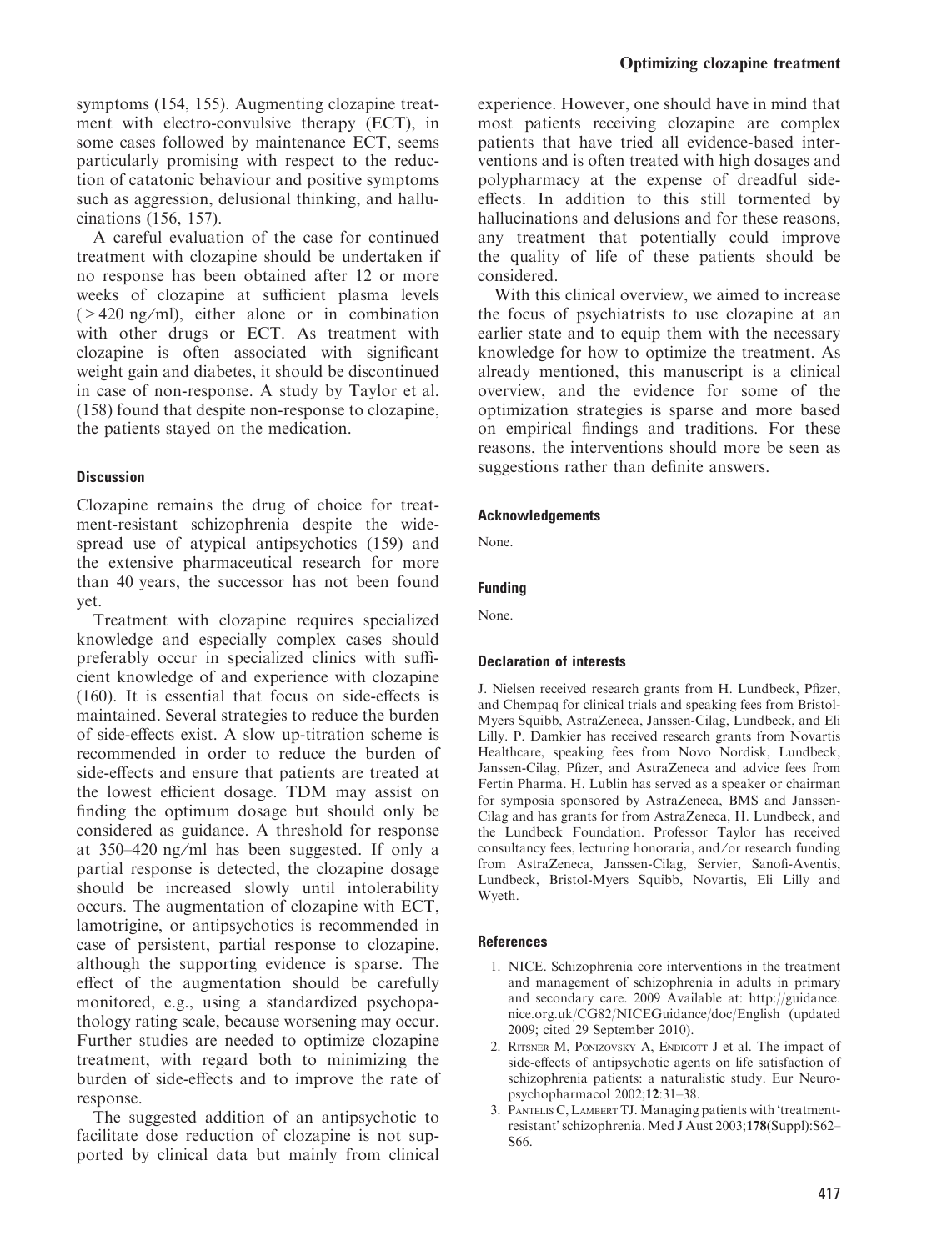- 4. Conley RR, Kelly DL. Management of treatment resistance in schizophrenia. Biol Psychiatry 2001;50:898– 911.
- 5. Pilling S, Bebbington P, Kuipers E et al. Psychological treatments in schizophrenia: I. Meta-analysis of family intervention and cognitive behaviour therapy. Psychol Med 2002;32:763–782.
- 6. Pilling S, Bebbington P, Kuipers E et al. Psychological treatments in schizophrenia: II. Meta-analyses of randomized controlled trials of social skills training and cognitive remediation. Psychol Med 2002;32: 783–791.
- 7. Sensky T, Turkington D, Kingdon D et al. A randomized controlled trial of cognitive-behavioral therapy for persistent symptoms in schizophrenia resistant to medication. Arch Gen Psychiatry 2000;57:165–172.
- 8. Penn DL, Mueser KT, Tarrier N et al. Supportive therapy for schizophrenia: possible mechanisms and implications for adjunctive psychosocial treatments. Schizophr Bull 2004;30:101–112.
- 9. Young CR, Bowers MB Jr, Mazure CM. Management of the adverse effects of clozapine. Schizophr Bull 1998;24:381–390.
- 10. Aronowitz JS, Safferman AZ, Lieberman JA. Management of clozapine-induced enuresis. Am J Psychiatry 1995;152:472.
- 11. Praharaj SK, Arora M, Gandotra S. Clozapine-induced sialorrhea: pathophysiology and management strategies. Psychopharmacology (Berl) 2006;185:265–273.
- 12. Safferman A, Lieberman JA, Kane JM, Szymanski S, Kinon B. Update on the clinical efficacy and side effects of clozapine. Schizophr Bull 1991;17:247–261.
- 13. MUNRO J, O'SULLIVAN D, ANDREWS C, ARANA A, MORTIMER A, Kerwin R. Active monitoring of 12,760 clozapine recipients in the UK and Ireland. Beyond pharmacovigilance. Br J Psychiatry 1999;175:576–580.
- 14. Michelsen JW, Meyer JM. Cardiovascular effects of antipsychotics. Expert Rev Neurother 2007;7:829– 839.
- 15. Nielsen J, Foldager L, Meyer JM. Increased use of antibiotics in patients treated with clozapine. Eur Neuropsychopharmacol 2009;19:483–486.
- 16. Nielsen J, Boysen A. Clozapine treatment associated with increased risk of acute myeloid leukemia (AML). Schizophr Res 2010;123:270–272.
- 17. Henderson DC, Nguyen DD, Copeland PM et al. Clozapine, diabetes mellitus, hyperlipidemia, and cardiovascular risks and mortality: results of a 10-year naturalistic study. J Clin Psychiatry 2005;66:1116–1121.
- 18. Lieberman JA, Safferman AZ, Pollack S et al. Clinical effects of clozapine in chronic schizophrenia: response to treatment and predictors of outcome. Am J Psychiatry 1994;151:1744–1752.
- 19. Kane J, Honigfeld G, Singer J, Meltzer H. Clozapine for the treatment-resistant schizophrenic. A double-blind comparison with chlorpromazine. Arch Gen Psychiatry 1988;45:789–796.
- 20. Meltzer HY, Alphs L, Green AI et al. Clozapine treatment for suicidality in schizophrenia: International Suicide Prevention Trial (InterSePT). Arch Gen Psychiatry 2003;60:82–91.
- 21. Volavka J, Czobor P, Nolan K et al. Overt aggression and psychotic symptoms in patients with schizophrenia treated with clozapine, olanzapine, risperidone, or haloperidol. J Clin Psychopharmacol 2004;24:225– 228.
- 22. Schulte PF, Cohen D, Bogers JP, Van Dijk D, Bakker B. A Dutch guideline for the use of clozapine. Aust N Z J Psychiatry 2010;44:1055–1056.
- 23. Cooper TB. Clozapine plasma level monitoring: current status. Psychiatr Q 1996;67:297–311.
- 24. Khan AY, Preskorn SH. Examining concentration-dependent toxicity of clozapine: role of therapeutic drug monitoring. J Psychiatr Pract 2005;11:289–301.
- 25. Guitton C, Kinowski JM, Abbar M, Chabrand P, Bressolle F. Clozapine and metabolite concentrations during treatment of patients with chronic schizophrenia. J Clin Pharmacol 1999;39:721–728.
- 26. Bell R, Mclaren A, Galanos J, Copolov D. The clinical use of plasma clozapine levels. Aust N Z J Psychiatry 1998;32:567–574.
- 27. Raaska K, Neuvonen PJ. Ciprofloxacin increases serum clozapine and N-desmethylclozapine: a study in patients with schizophrenia. Eur J Clin Pharmacol 2000;56:585– 589.
- 28. SCHULTE P. What is an adequate trial with clozapine?: therapeutic drug monitoring and time to response in treatment-refractory schizophrenia. Clin Pharmacokinet 2003;42:607–618.
- 29. Perry PJ, Miller DD, Arndt SV, Cadoret RJ. Clozapine and norclozapine plasma concentrations and clinical response of treatment-refractory schizophrenic patients. Am J Psychiatry 1991;148:231–235.
- 30. Potkin SG, Bera R, Gulasekaram B et al. Plasma clozapine concentrations predict clinical response in treatmentresistant schizophrenia. J Clin Psychiatry 1994;55(Suppl B):133–136.
- 31. Kronig MH, Munne RA, Szymanski S et al. Plasma clozapine levels and clinical response for treatment-refractory schizophrenic patients. Am J Psychiatry 1995;152:179– 182.
- 32. Vanderzwaag C, Mcgee M, Mcevoy JP, Freudenreich O, Wilson WH, Cooper TB. Response of patients with treatment-refractory schizophrenia to clozapine within three serum level ranges. Am J Psychiatry 1996;153: 1579–1584.
- 33. Risby ED, Epstein CM, Jewart RD et al. Clozapine-induced EEG abnormalities and clinical response to clozapine. J Neuropsychiatry Clin Neurosci 1995;7:466–470.
- 34. Spina E, Avenoso A, Facciola G et al. Effect of fluoxetine on the plasma concentrations of clozapine and its major metabolites in patients with schizophrenia. Int Clin Psychopharmacol 1998;13:141–145.
- 35. Stahl SM. How to dose a psychotropic drug: beyond therapeutic drug monitoring to genotyping the patient. Acta Psychiatr Scand 2010;122:440–441.
- 36. Raggi MA, Mandrioli R, Sabbioni C, Pucci V. Atypical antipsychotics: pharmacokinetics, therapeutic drug monitoring and pharmacological interactions. Curr Med Chem 2004;11:279–296.
- 37. Kaladjian A, Bery B, Deturmeny E, Bruguerolle B. Clozapine monitoring: plasma or serum levels? Ther Drug Monit 1999;21:327–329.
- 38. Hermida J, Paz E, Tutor JC. Clozapine and norclozapine concentrations in serum and plasma samples from schizophrenic patients. Ther Drug Monit 2008;30:41–45.
- 39. Olesen OV, Thomsen K, Jensen PN et al. Clozapine serum levels and side effects during steady state treatment of schizophrenic patients: a cross-sectional study. Psychopharmacology (Berl) 1995;117:371–378.
- 40. Dumortier G, Mahe V, Pons D, Zerrouk A, Januel D, Degrassat K. Clonic seizure associated with high clozapine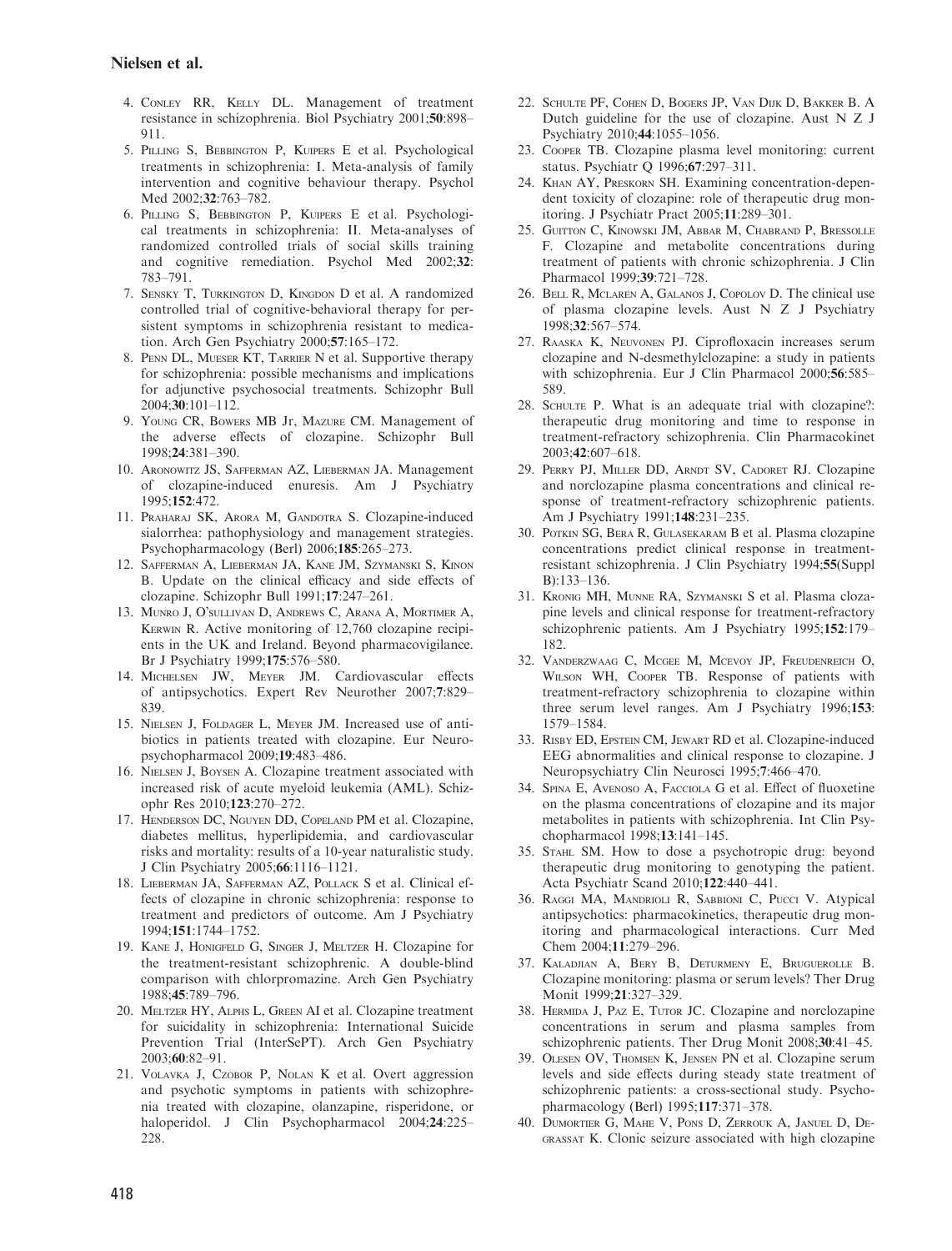plasma level. J Neuropsychiatry Clin Neurosci 2001;13:302–303.

- 41. Simpson GM, Cooper TA. Clozapine plasma levels and convulsions. Am J Psychiatry 1978;135:99–100.
- 42. Devinsky O, Honigfeld G, Patin J. Clozapine-related seizures. Neurology 1991;41:369–371.
- 43. Freudenreich O, Weiner RD, Mcevoy JP. Clozapineinduced electroencephalogram changes as a function of clozapine serum levels. Biol Psychiatry 1997;42:132– 137.
- 44. KNOLL JLT. Clozapine-related speech disturbance. J Clin Psychiatry 1997;58:219–220.
- 45. Pisani F, Oteri G, Costa C, Di Raimondo G, Di Perri R. Effects of psychotropic drugs on seizure threshold. Drug Saf 2002;25:91–110.
- 46. Treves IA, Neufeld MY. EEG abnormalities in clozapinetreated schizophrenic patients. Eur Neuropsychopharmacol 1996;6:93–94.
- 47. Gross A, Joutsiniemi SL, Rimon R, Appelberg B. Clozapineinduced QEEG changes correlate with clinical response in schizophrenic patients: a prospective, longitudinal study. Pharmacopsychiatry 2004;37:119–122.
- 48. Silvestri RC, Bromfield EB, Khoshbin S. Clozapine-induced seizures and EEG abnormalities in ambulatory psychiatric patients. Ann Pharmacother 1998;32:1147– 1151.
- 49. Malow BA, Reese KB, Sato S et al. Spectrum of EEG abnormalities during clozapine treatment. Electroencephalogr Clin Neurophysiol 1994;91:205–211.
- 50. CENTORRINO F, PRICE BH, TUTTLE M et al. EEG abnormalities during treatment with typical and atypical antipsychotics. Am J Psychiatry 2002;159:109–115.
- 51. Welch J, Manschreck T, Redmond D. Clozapine-induced seizures and EEG changes. J Neuropsychiatry Clin Neurosci 1994;6:250–256.
- 52. Neufeld MY, Rabey JM, Orlov E, Korczyn AD. Electroencephalographic findings with low-dose clozapine treatment in psychotic Parkinsonian patients. Clin Neuropharmacol 1996;19:81–86.
- 53. KNOTT V, LABELLE A, JONES B, MAHONEY C. Quantitative EEG in schizophrenia and in response to acute and chronic clozapine treatment. Schizophr Res 2001;50:41–53.
- 54. Gunther W, Baghai T, Naber D, Spatz R, Hippius H. EEG alterations and seizures during treatment with clozapine. A retrospective study of 283 patients. Pharmacopsychiatry 1993;26:69–74.
- 55. Chung SJ, Jeong SH, Ahn YM et al. A retrospective study of clozapine and electroencephalographic abnormalities in schizophrenic patients. Prog Neuropsychopharmacol Biol Psychiatry 2002;26:139–144.
- 56. SAJATOVIC M, MELTZER HY. Clozapine-induced myoclonus and generalized seizures. Biol Psychiatry 1996;39:367–370.
- 57. RAJJI TK, UCHIDA H, ISMAIL Z et al. Clozapine and global cognition in schizophrenia. J Clin Psychopharmacol 2010;30:431–436.
- 58. Adler G, Grieshaber S, Faude V, Thebaldi B, Dressing H. Clozapine in patients with chronic schizophrenia: serum level, EEG and memory performance. Pharmacopsychiatry 2002;35:190–194.
- 59. Ronaldson KJ, Taylor AJ, Fitzgerald PB, Topliss DJ, Elsik M, MCNEIL JJ. Diagnostic characteristics of clozapine-induced myocarditis identified by an analysis of 38 cases and 47 controls. J Clin Psychiatry 2010;71:976–981.
- 60. Kilian JG, Kerr K, Lawrence C, Celermajer DS. Myocarditis and cardiomyopathy associated with clozapine. Lancet 1999;354:1841–1845.
- 61. Liu HC, Chang WH, Wei FC, Lin SK, Jann MW. Monitoring of plasma clozapine levels and its metabolites in refractory schizophrenic patients. Ther Drug Monit 1996;18:200–207.
- 62. Ulrich S, Baumann B, Wolf R et al. Therapeutic drug monitoring of clozapine and relapse–a retrospective study of routine clinical data. Int J Clin Pharmacol Ther 2003;41:3–13.
- 63. Spina E, Avenoso A, Facciola G et al. Relationship between plasma concentrations of clozapine and norclozapine and therapeutic response in patients with schizophrenia resistant to conventional neuroleptics. Psychopharmacology (Berl) 2000;148:83–89.
- 64. Preskorn SH, Fast GA. Therapeutic drug monitoring for antidepressants: efficacy, safety, and cost effectiveness. J Clin Psychiatry 1991;52(Suppl):23–33.
- 65. Sartorius A, Hewer W, Zink M, Henn FA. High-dose clozapine intoxication. J Clin Psychopharmacol 2002;22:91–92.
- 66. Trappler B, Kwong V, Leeman CP. Therapeutic effect of clozapine at an unusually high plasma level. Am J Psychiatry 1996;153:133–134.
- 67. Kramer I, Rauber-Luthy C, Kupferschmidt H, Krahenbuhl S, CESCHI A. Minimal dose for severe poisoning and influencing factors in acute human clozapine intoxication: a 13-year retrospective study. Clin Neuropharmacol 2010;33:230–234.
- 68. Choc MG, Lehr RG, Hsuan F et al. Multiple-dose pharmacokinetics of clozapine in patients. Pharm Res 1987;4:402–405.
- 69. Peacock L, Gerlach J. Clozapine treatment in Denmark: concomitant psychotropic medication and hematologic monitoring in a system with liberal usage practices. J Clin Psychiatry 1994;55:44–49.
- 70. Nielsen J, Dahm M, Lublin H, Taylor D. Psychiatrists! attitude towards and knowledge of clozapine treatment. J Psychopharmacol 2010;24:965–971.
- 71. CRILLY J. The history of clozapine and its emergence in the US market: a review and analysis. Hist Psychiatry 2007;18:39–60.
- 72. Sassim N, Grohmann R. Adverse drug reactions with clozapine and simultaneous application of benzodiazepines. Pharmacopsychiatry 1988;21:306–307.
- 73. Borentain S, Millet B, Olie JP. Cardiac risk at the onset of treatment in patients treated with benzodiazepines and clozapine. Eur Psychiatry 2002;17:419–420.
- 74. Baker RW, Kinon BJ, Maguire GA, Liu H, Hill AL. Effectiveness of rapid initial dose escalation of up to forty milligrams per day of oral olanzapine in acute agitation. J Clin Psychopharmacol 2003;23:342– 348.
- 75. Donlon PT, Hopkin JT, Tupin JP, Wicks JJ, Wahba M, MEADOW A. Haloperidol for acute schizophrenic patients. An evaluation of three oral regimens. Arch Gen Psychiatry 1980;37:691–695.
- 76. Mofsen R, Balter J. Case reports of the reemergence of psychotic symptoms after conversion from brand-name clozapine to a generic formulation. Clin Ther 2001;23:1720–1731.
- 77. Kluznik JC, Walbek NH, Farnsworth MG, Melstrom K. Clinical effects of a randomized switch of patients from clozaril to generic clozapine. J Clin Psychiatry 2001;5:14– 17. discussion 23–4.
- 78. Alvarez CA, Mascarenas C, Timmerman I. Increasing psychosis in a patient switched from clozaril to generic clozapine. Am J Psychiatry 2006;163:746.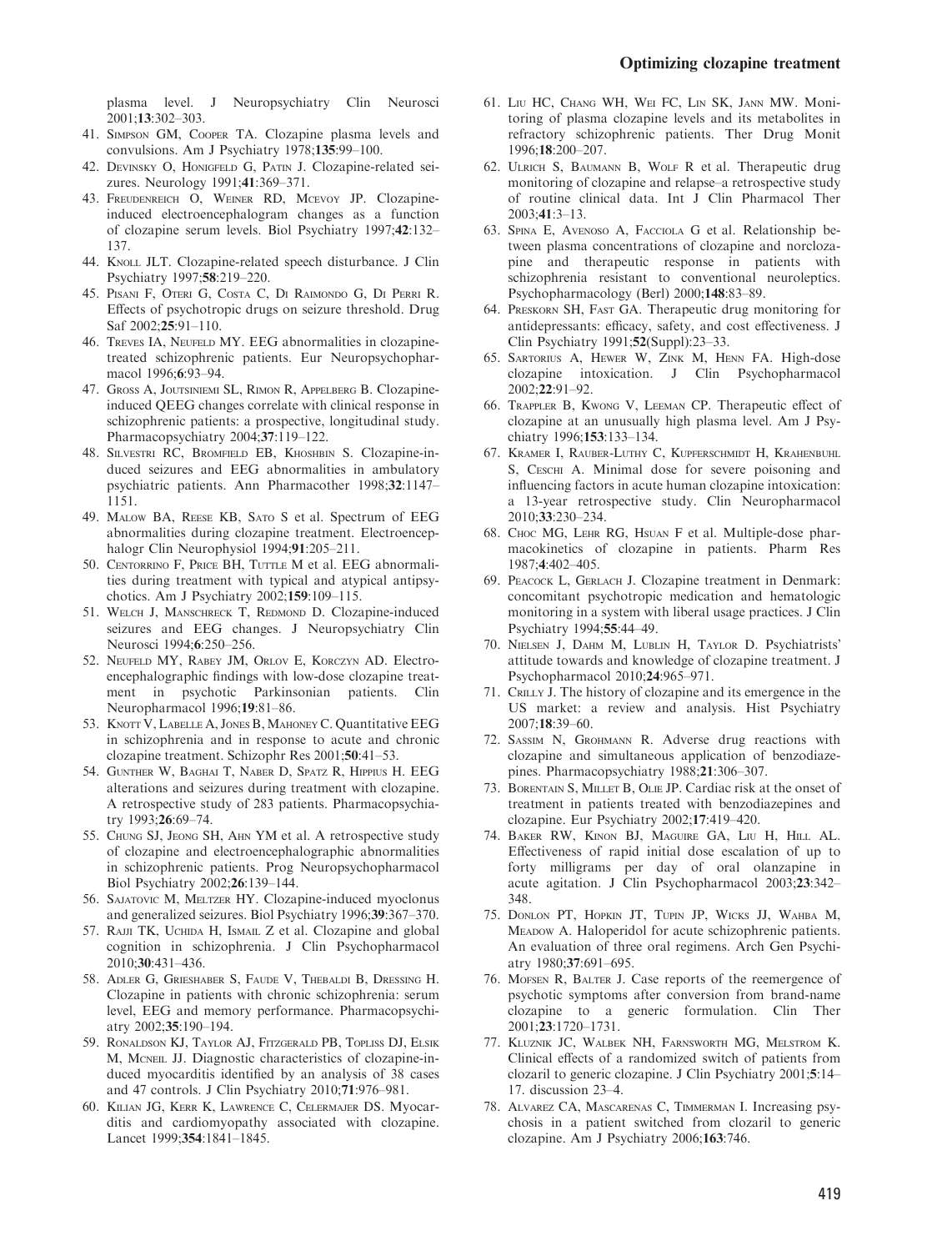- 79. Lam YW, Ereshefsky L, Toney GB, Gonzales C. Branded versus generic clozapine: bioavailability comparison and interchangeability issues. J Clin Psychiatry 2001;5:18–22. discussion 3–4.
- 80. Tassaneeyakul W, Kittiwattanagul K, Vannaprasaht S et al. Steady-state bioequivalence study of clozapine tablet in schizophrenic patients. J Pharm Pharm Sci 2005;8:47–53.
- 81. Paton C. Generic clozapine: outcomes after switching formulations. Br J Psychiatry 2006;189:184–185.
- 82. Alessi-Severini S, Honcharik PL, Simpson KD, Eleff MK, Collins DM. Evaluation of an interchangeability switch in patients treated with clozapine: a retrospective review. J Clin Psychiatry 2006;67:1047–1054.
- 83. Sajbel TA, Carter GW, Wiley RB. Converting patients from brand-name clozapine to generic clozapine. Ann Pharmacother 2001;35:281–284.
- 84. Healy DJ, Taylor S, Goldman M, Barry K, Blow F, Milner KK. Clinical equivalence of generic clozapine. Community Ment Health J 2005;41:393–398.
- 85. Couchman L, Morgan PE, Spencer EP, Johnston A, Flanagan RJ. Plasma clozapine and norclozapine in patients prescribed different brands of clozapine (Clozaril, Denzapine, and Zaponex). Ther Drug Monit 2010;32:624– 627.
- 86. Maccall C, Billcliff N, Igbrude W, Natynczuk S, Spencer E, Flanagan R. Clozapine: more than 900 mg ⁄ day may be needed. J Psychopharmacol 2009;23:206–210.
- 87. Fabrazzo M, La Pia S, Monteleone P et al. Fluvoxamine increases plasma and urinary levels of clozapine and its major metabolites in a time- and dose-dependent manner. J Clin Psychopharmacol 2000;20:708–710.
- 88. Taylor D. Pharmacokinetic interactions involving clozapine. Br J Psychiatry 1997;171:109–112.
- 89. Lieberman JA, Kane JM, Johns CA. Clozapine: guidelines for clinical management. J Clin Psychiatry 1989;50:329– 338.
- 90. MARINKOVIC D, TIMOTIJEVIC I, BABINSKI T, TOTIC S, PAUNOVIC VR. The side-effects of clozapine: a four year follow-up study. Prog Neuropsychopharmacol Biol Psychiatry 1994;18:537–544.
- 91. Buchanan RW, Kreyenbuhl J, Kelly DL et al. The 2009 schizophrenia PORT psychopharmacological treatment recommendations and summary statements. Schizophr Bull 2010;36:71–93.
- 92. Shiovitz TM, Welke TL, Tigel PD et al. Cholinergic rebound and rapid onset psychosis following abrupt clozapine withdrawal. Schizophr Bull 1996;22:591–595.
- 93. Foster R, OLAJIDE D. A case of clozapine-induced tonicclonic seizures managed with valproate: implications for clinical care. J Psychopharmacol 2005;19:93–96.
- 94. Wong J, Delva N. Clozapine-induced seizures: recognition and treatment. Can J Psychiatry 2007;52:457–463.
- 95. LANGOSCH JM, TRIMBLE MR. Epilepsy, psychosis and clozapine. Hum Psychopharmacol 2002;17:115–119.
- 96. Muzyk A, Gala G, Kahn DA. Use of lamotrigine in a patient with a clozapine-related seizure. J Psychiatr Pract 2010;16:125–128.
- 97. Rosenthal MH, Bryant SL. Benefits of adjunct modafinil in an open-label, pilot study in patients with schizophrenia. Clin Neuropharmacol 2004;27:38–43.
- 98. MILLER SC. Methylphenidate for clozapine sedation. Am J Psychiatry 1996;153:1231–1232.
- 99. Centorrino F, Albert MJ, Drago-Ferrante G, Koukopoulos AE, Berry JM, Baldessarini RJ. Delirium during clozapine

treatment: incidence and associated risk factors. Pharmacopsychiatry 2003;36:156–160.

- 100. Schuster P, Gabriel E, Kufferle B, Strobl G, Karobath M. Reversal by physostigmine of clozapine-induced delirium. Clin Toxicol 1977;10:437–441.
- 101. Lin SK, Su SF, Pan CH. Higher plasma drug concentration in clozapine-treated schizophrenic patients with side effects of obsessive ⁄ compulsive symptoms. Ther Drug Monit 2006;28:303–307.
- 102. Maccabe JH, Marks IM, Murray RM. Behavior therapy attenuates clozapine-induced obsessions and compulsions. J Clin Psychiatry 2002;63:1179–1180.
- 103. Poyurovsky M, Weizman A, Weizman R. Obsessive-compulsive disorder in schizophrenia: clinical characteristics and treatment. CNS Drugs 2004;18:989–1010.
- 104. Stryjer R, Timinsky I, Reznik I, Weizman A, Spivak B. Betaadrenergic antagonists for the treatment of clozapine-induced sinus tachycardia: a retrospective study. Clin Neuropharmacol 2009;32:290–292.
- 105. Low PA, Singer W. Management of neurogenic orthostatic hypotension: an update. Lancet Neurol 2008;7:451– 458.
- 106. Testani M Jr. Clozapine-induced orthostatic hypotension treated with fludrocortisone. J Clin Psychiatry 1994;55:497–498.
- 107. LIEBERMAN JA 3rd. Managing anticholinergic side effects. Prim Care Companion. J Clin Psychiatry 2004;6:20–23.
- 108. Nielsen J, Meyer JM. Risk Factors for Ileus in Patients with Schizophrenia. Schizophr Bull 2010 November 26. [Epub ahead of print].
- 109. Palmer SE, Mclean RM, Ellis PM, Harrison-Woolrych M. Life-threatening clozapine-induced gastrointestinal hypomotility: an analysis of 102 cases. J Clin Psychiatry 2008;69:759–768.
- 110. STEINGARD S. Use of desmopressin to treat clozapine-induced nocturnal enuresis. J Clin Psychiatry 1994;55:315– 316.
- 111. COMLEY C, GALLETLY C, ASH D. Use of atropine eye drops for clozapine induced hypersalivation. Aust N Z J Psychiatry 2000;34:1033–1034.
- 112. Freudenreich O, Beebe M, Goff DC. Clozapine-induced sialorrhea treated with sublingual ipratropium spray: a case series. J Clin Psychopharmacol 2004;24:98–100.
- 113. Copp PJ, Lament R, Tennent TG. Amitriptyline in clozapine-induced sialorrhoea. Br J Psychiatry 1991;159:166.
- 114. Croissant B, Hermann D, Olbrich R. Reduction of side effects by combining clozapine with amisulpride: case report and short review of clozapine-induced hypersalivation-a case report. Pharmacopsychiatry 2005;38:38– 39.
- 115. Praharaj SK, Verma P, Roy D, Singh A. Is clonidine useful for treatment of clozapine-induced sialorrhea? J Psychopharmacol 2005;19:426–428.
- 116. BOURGEOIS JA, DREXLER KG, HALL MJ. Hypersalivation and clozapine. Hosp Community Psychiatry 1991;42:1174.
- 117. Kahl KG, Trillenberg P, Kordon A, Lencer R, Klein C, Hagenah J. [Pharmacological strategies for clozapine-induced hypersalivation: treatment with botulinum toxin B in one patient and review of the literature]. Nervenarzt 2005;76:205–208.
- 118. Gaftanyuk O, Trestman RL. Scolpolamine patch for clozapine-induced sialorrhea. Psychiatr Serv 2004;55:318.
- 119. Schneider B, Weigmann H, Hiemke C, Weber B, Fritze J. Reduction of clozapine-induced hypersalivation by pirenzepine is safe. Pharmacopsychiatry 2004;37:43–45.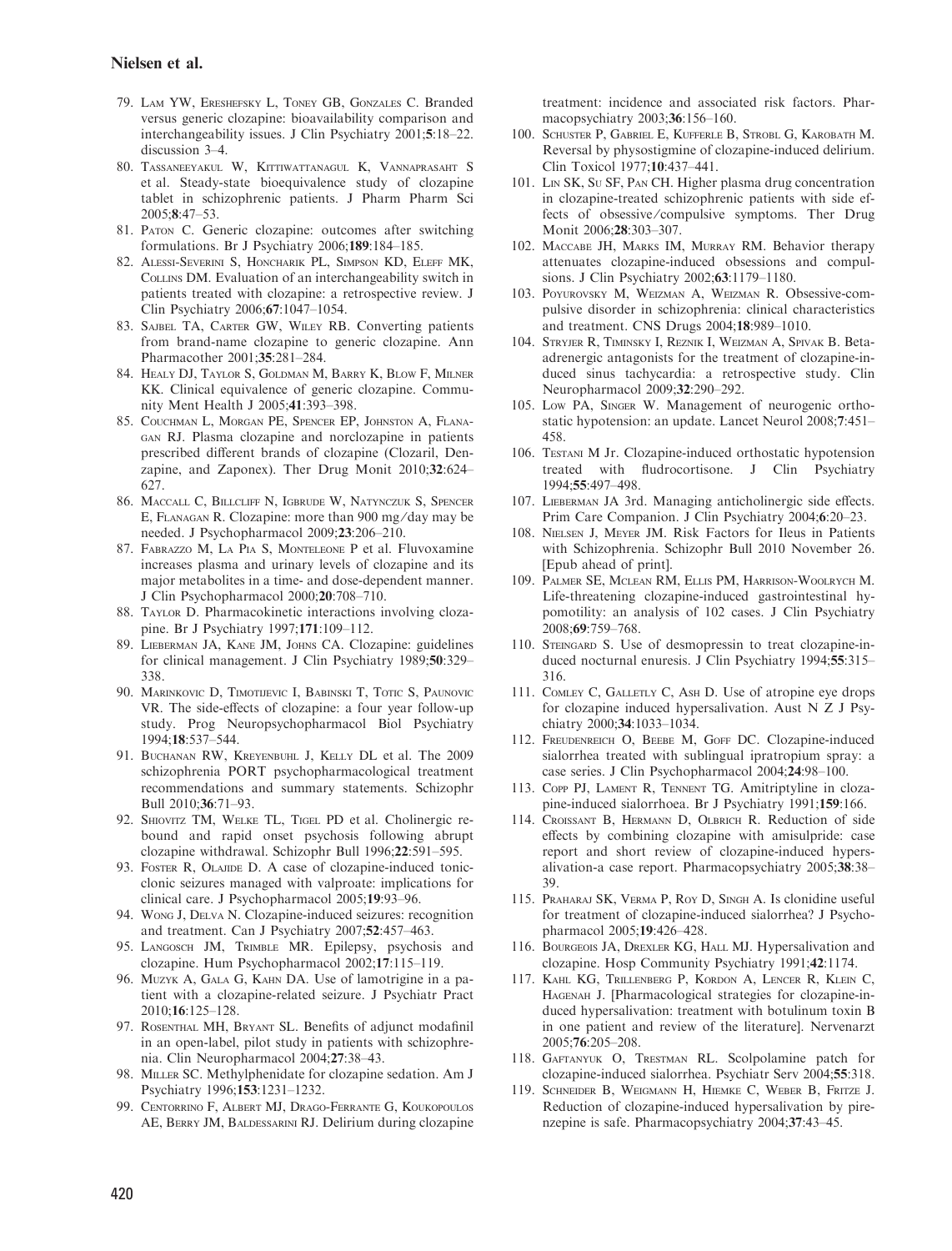- 120. FRITZE J, ELLIGER T. Pirenzepine for clozapine-induced hypersalivation. Lancet 1995;346:1034.
- 121. SYED R, AU K, CAHILL C et al. Pharmacological interventions for clozapine-induced hypersalivation. Cochrane Database Syst Rev 2008;3:CD005579.
- 122. WILKINS-HO M, HOLLANDER Y. Toxic delirium with low-dose clozapine. Can J Psychiatry 1997;42:429–430.
- 123. Mcgurk SR, Green MF, Wirshing WC et al. Antipsychotic and anticholinergic effects on two types of spatial memory in schizophrenia. Schizophr Res 2004;68:225–233.
- 124. Zink M, Knopf U, Henn FA, Thome J. Combination of clozapine and amisulpride in treatment-resistant schizophrenia–case reports and review of the literature. Pharmacopsychiatry 2004;37:26–31.
- 125. Reinstein MJ, Sirotovskaya LA, Jones LE, Sangarapillai M, Chasanov MA. Effect of clozapine-quetiapine combination therapy on weight and glycaemic control – preliminary findings. Clin Drug Investig 1999;18:99–104.
- 126. ENGLISCH S, ZINK M. Combined antipsychotic treatment involving clozapine and aripiprazole. Prog Neuropsychopharmacol Biol Psychiatry 2008;32:1386–1392.
- 127. Whiskey E, Taylor D. Restarting clozapine after neutropenia: evaluating the possibilities and practicalities. CNS Drugs 2007;21:25–35.
- 128. HAGG S, ROSENIUS S, SPIGSET O. Long-term combination treatment with clozapine and filgrastim in patients with clozapine-induced agranulocytosis. Int Clin Psychopharmacol 2003;18:173–174.
- 129. Conus P, Nanzer N, Baumann P. An alternative to interruption of treatment in recurrent clozapine-induced severe neutropenia. Br J Psychiatry 2001;179:180.
- 130. Nielsen J, Skadhede S, Correll CU. Antipsychotics associated with the development of type 2 diabetes in antipsychotic-naive schizophrenia patients. Neuropsychopharmacology 2010;35:1997–2004.
- 131. Wu RR, ZHAO JP, JIN H et al. Lifestyle intervention and metformin for treatment of antipsychotic-induced weight gain: a randomized controlled trial. JAMA 2008;299:185– 193.
- 132. Baptista T, Rangel N, Fernandez V et al. Metformin as an adjunctive treatment to control body weight and metabolic dysfunction during olanzapine administration: a multicentric, double-blind, placebo-controlled trial. Schizophr Res 2007;93:99–108.
- 133. Dursun SM, Devarajan S. Clozapine weight gain, plus topiramate weight loss. Can J Psychiatry 2000;45: 198.
- 134. Fleischhacker WW, Heikkinen ME, Olie JP et al. Effects of adjunctive treatment with aripiprazole on body weight and clinical efficacy in schizophrenia patients treated with clozapine: a randomized, double-blind, placebo-controlled trial. Int J Neuropsychopharmacol 2010;13:1115– 1125.
- 135. De Leon J, Diaz FJ, Josiassen RC, Cooper TB, Simpson GM. Weight gain during a double-blind multidosage clozapine study. J Clin Psychopharmacol 2007;27:22–27.
- 136. STONER SC, DAHMEN MM, BERGES A, PETRY WM. Augmentation of aripiprazole with low-dose clozapine. Pharmacotherapy 2007;27:1599–1602.
- 137. Klein C, Gordon J, Pollak L, Rabey JM. Clozapine in Parkinson's disease psychosis: 5-year follow-up review. Clin Neuropharmacol 2003;26:8–11.
- 138. Taylor DM, Smith L. Augmentation of clozapine with a second antipsychotic - a meta-analysis of randomized, placebo-controlled studies. Acta Psychiatr Scand 2009; 119:419–425.
- 139. Correll CU, Rummel-Kluge C, Corves C, Kane JM, Leucht S. Antipsychotic Combinations vs Monotherapy in Schizophrenia: a Meta-analysis of Randomized Controlled Trials. Schizophr Bull 2009;35:443–457.
- 140. CIPRIANI A, Boso M, BARBUI C. Clozapine combined with different antipsychotic drugs for treatment resistant schizophrenia. Cochrane Database Syst Rev 2009;3:CD006324.
- 141. Weiner E, Conley RR, Ball MP et al. Adjunctive risperidone for partially responsive people with schizophrenia treated with clozapine. Neuropsychopharmacology 2010;35:2274–2283.
- 142. MUSCATELLO MR, BRUNO A, PANDOLFO G et al. Effect of aripiprazole augmentation of clozapine in schizophrenia: a double-blind, placebo-controlled study. Schizophr Res 2011;127:93–99.
- 143. HENDERSON DC, GOFF DC. Risperidone as an adjunct to clozapine therapy in chronic schizophrenics. J Clin Psychiatry 1996;57:395–397.
- 144. Henderson DC, Goff DC, Connolly CE, Borba CP, Hayden D. Risperidone added to clozapine: impact on serum prolactin levels. J Clin Psychiatry 2001;62:605–608.
- 145. Chong SA, Tan CH, Lee HS. Worsening of psychosis with clozapine and selective serotonin reuptake inhibitor combination: two case reports. J Clin Psychopharmacol 1997;17:68–69.
- 146. Chan YC, Miller KM, Shaheen N, Votolato NA, Hankins MB. Worsening of psychotic symptoms in schizophrenia with addition of lamotrigine: a case report. Schizophr Res 2005;78:343–345.
- 147. Paton C, Whittington C, Barnes TR. Augmentation with a second antipsychotic in patients with schizophrenia who partially respond to clozapine: a meta-analysis. J Clin Psychopharmacol 2007;27:198–204.
- 148. Chang JS, Ahn YM, Park HJ et al. Aripiprazole augmentation in clozapine-treated patients with refractory schizophrenia: an 8-week, randomized, double-blind, placebo-controlled trial. J Clin Psychiatry 2008;69:720– 731.
- 149. Mitsonis CI, Dimopoulos NP, Mitropoulos PA et al. Aripiprazole augmentation in the management of residual symptoms in clozapine-treated outpatients with chronic schizophrenia: an open-label pilot study. Prog Neuropsychopharmacol Biol Psychiatry 2007;31: 373–377.
- 150. Josiassen RC, Joseph A, Kohegyi E et al. Clozapine augmented with risperidone in the treatment of schizophrenia: a randomized, double-blind, placebo-controlled trial. Am J Psychiatry 2005;162:130–136.
- 151. Honer WG, Thornton AE, Chen EY et al. Clozapine alone versus clozapine and risperidone with refractory schizophrenia. N Engl J Med 2006;354:472–482.
- 152. Assion HJ, Reinbold H, Lemanski S, Basilowski M, Juckel G. Amisulpride augmentation in patients with schizophrenia partially responsive or unresponsive to clozapine. A randomized, double-blind, placebo-controlled trial. Pharmacopsychiatry 2008;41:24–28.
- 153. Shiloh R, Zemishlany Z, Aizenberg D et al. Sulpiride augmentation in people with schizophrenia partially responsive to clozapine. A double-blind, placebo-controlled study. Br J Psychiatry 1997;171:569–573.
- 154. GoFF DC. Review: lamotrigine may be an effective treatment for clozapine resistant schizophrenia. Evid Based Ment Health 2009;12:111.
- 155. Tiihonen J, Wahlbeck K, Kiviniemi V. The efficacy of lamotrigine in clozapine-resistant schizophrenia: a